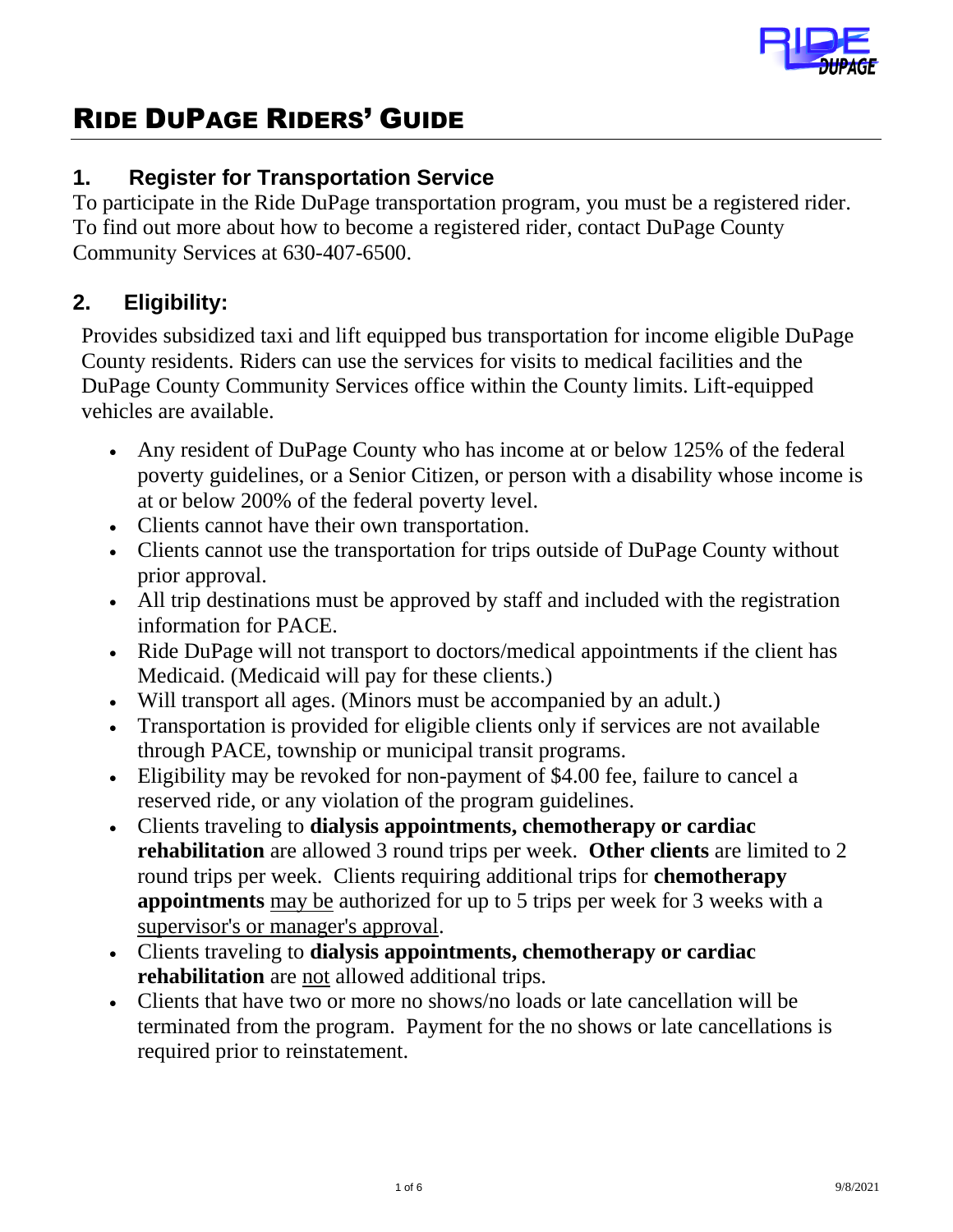

## **Eligible Trips**

- Dialysis
- Chemotherapy
- Cardiac/Pulmonary Rehabilitation
- Doctors' appointments
- Dentists' appointments
- Hospitals
- DuPage County Community Services
- DuPage County Health Department and its Public Health Centers
- Adult Day Care for Community Care Program Clients registered via DuPage County Senior Services only.

# **3. Schedule a Ride**

After you become a registered rider, you can schedule a ride by contacting the following number: DuPage County Ride DuPage contact 1-800-713-7445.

Identify yourself as a Ride DuPage rider and be prepared to provide the following information.

- 1. Complete and exact address and phone number of your origin and destination.
- 2. **Appointment times** (*i.e. doctor, dentist, etc.*) allow a minimum 30-minute buffer between arrival time and appointment time. The PACE Call Center will provide you a pick-up time. Please indicate AM or PM when giving appointment time.
- 3. Physical description of pick-up area including entrance, driveways, signs, entrance names or numbers, building names, etc. Be specific, see "Special Pick-up Instructions" section for more details.
- 4. Major intersections or cross-streets closest to pick-up location if known.
- 5. Name of travel companion/assistant and their travel needs.
- 6. Trip purpose is required. Trip purpose information is used by your sponsor for transportation analysis and the rider's name is kept confidential.

# **Special Notes:**

- **For the safety of our riders, the minimum age to use Ride DuPage, without an adult, is 16 years of age.**
- **Ride DuPage is NOT designed as an emergency transportation service. If you have a medical emergency; please call "911" immediately.**

Have call taker confirm the following information.

- 1. Pick-up time
- 2. Appointment time
- 3. Pick-up location **exact address and must be a registered address**
- 4. Drop off location **exact address and must be a registered address**
- 5. Special instructions for the driver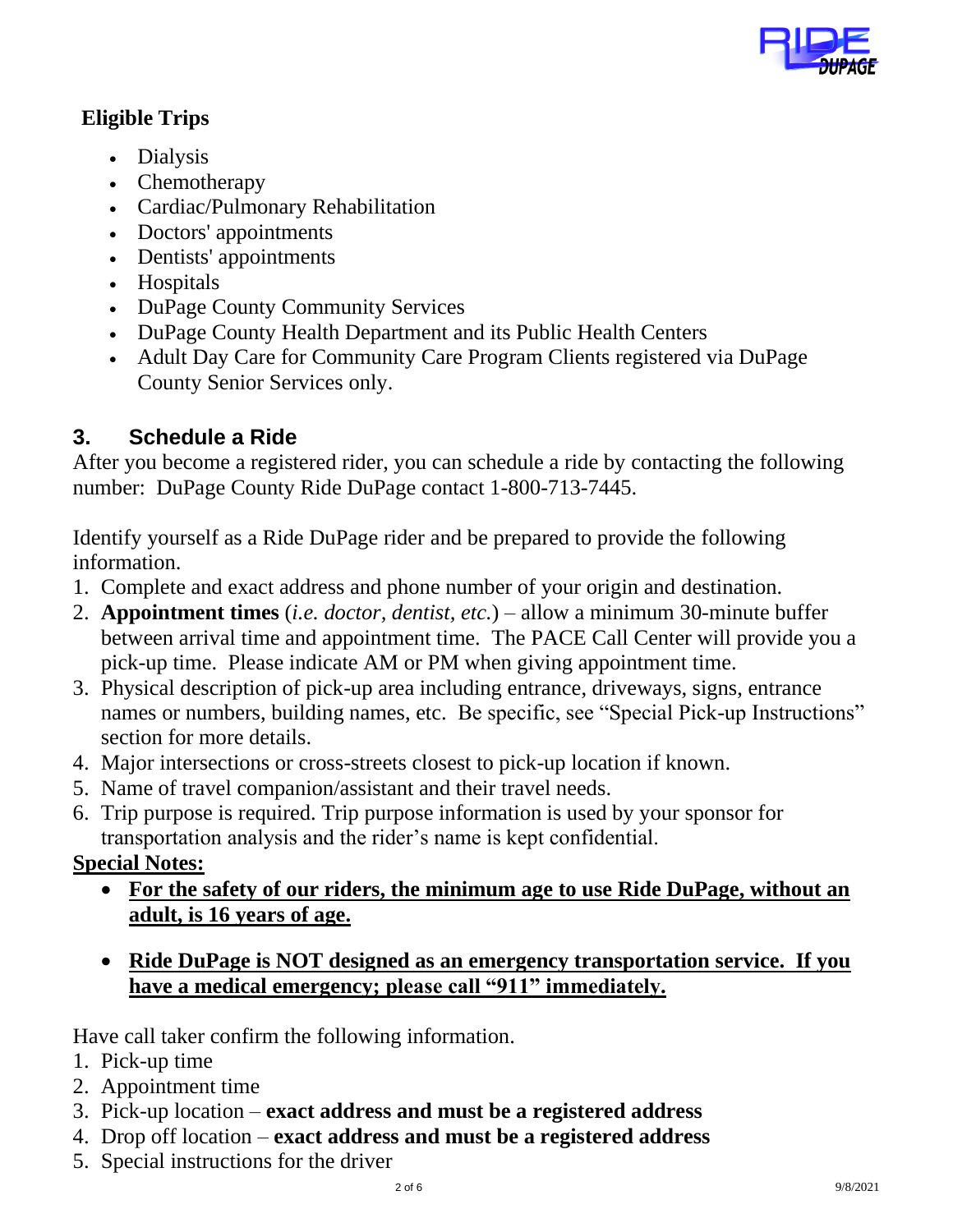

- 6. Return trip information
- 7. Cost of trip (payment is cash only and exact change is required)

#### **4. Reservations**

Reservation hours are Monday – Friday 6:00 a.m. and 6:00 p.m., Saturday and Sunday 8:00 a.m. to 5:00 p.m. Trips can be reserved up to seven (7) days in advance. **Same day reservations are not guaranteed, and we encourage at least one-day notice**. When requesting destination time of arrival (i.e., appointments), allow call taker to recommend a pick-up time. Be advised that the busiest travel times are between 7:00 a.m. and 10:00 a.m. and 3:00 p.m. and 6:00 p.m. Book rides that fall between those times well in advance to ensure availability whenever possible.

#### **5. Special Pick-up Instructions**

Please confirm a designated pick-up location or entrance. For example, Good Samaritan Hospital, Emergency Room Entrance, or specify a specific door. Some larger or more frequently traveled locations have designated drop-off and pick-up locations. Ask the Call Center if your destination is one of these locations. Please note there are limits on what riders may carry on to the vehicles-rule of thumb should be "whatever the rider can carry or maneuver independently and secure on the vehicle without taking up another seat in one trip."

# **6. Travel Assistant/Travel Companions**

Ride pick-up is *from curb to curb*. Drivers do not assist riders in and out of buildings but will make every effort to assist a rider into and out of the vehicle safely. When a rider's needs are beyond the responsibility of the driver, a travel assistant/companion is required. The travel assistant/companion must be identified with the sponsor and can only ride with a registered rider. One travel assistant/companion (i.e. spouse, family member, caregiver) may ride at no charge. Service animals are permitted on the vehicles.

## **7. Group Trips**

Group trips are when 3 or more riders are departing from and returning to the same location. These trips receive a discount. We strongly encourage scheduling group trips whenever possible. Please contact your sponsor for more information.

#### **8. Ride Fares**

Your trip cost will be confirmed by the call taker upon scheduling your ride. Be sure to have the exact fare in cash. The fare policy is determined by the sponsor. \$4.00 each way to DuPage County Community Services, 421 N. County Farm Road, Wheaton. \$4.00 each way to the DuPage County Health Department main office, 111 N. County Farm Road, Wheaton. All other trips are \$1.50 for the first six (6) miles, then \$1.50 per mile over the six (6) miles.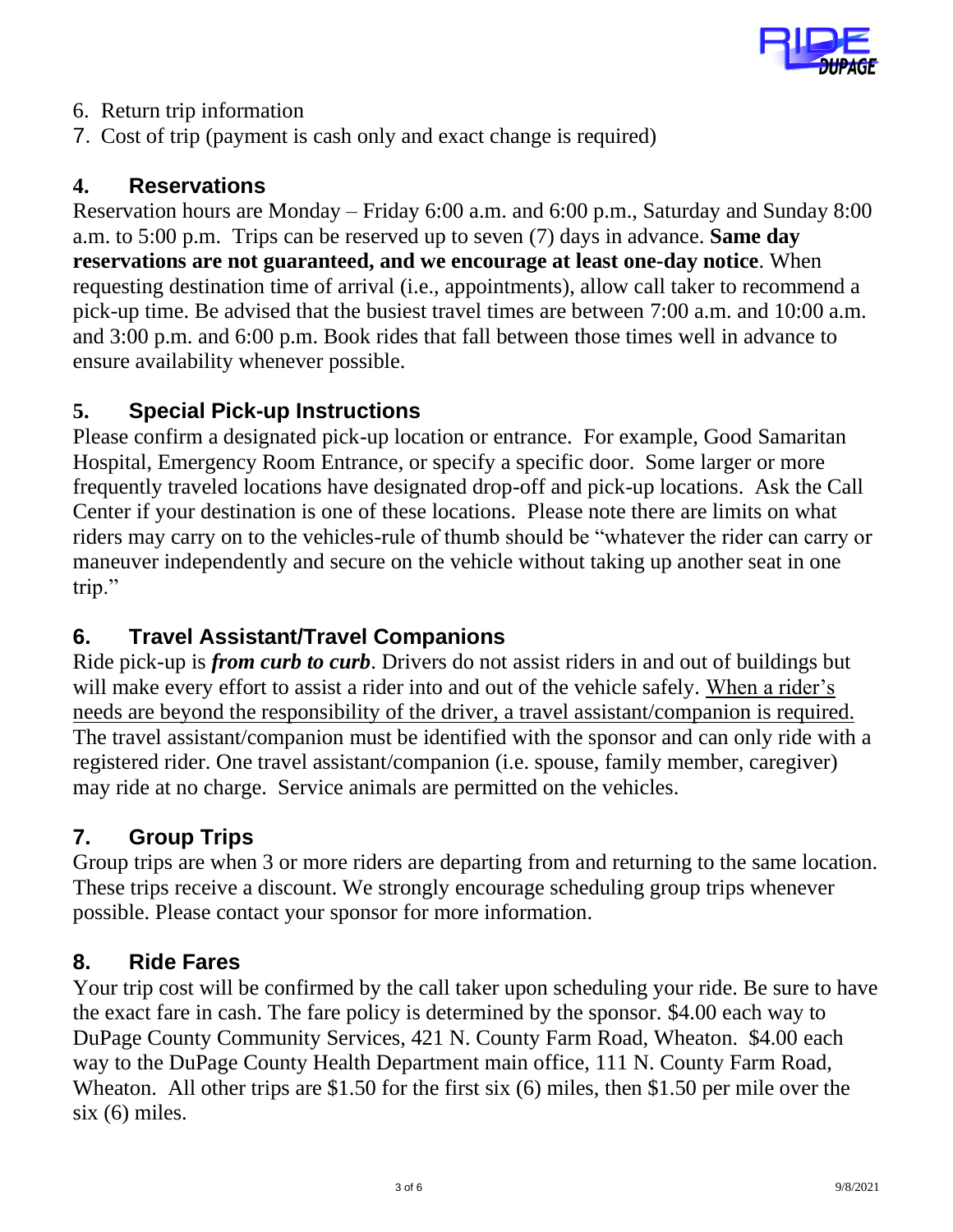

## **9. Transportation Hours**

Transportation services are available 24 hours a day, seven (7) days a week.

## **10. Pick-up**

The driver has a 30-minute window for pick-up. For example, if your scheduled time is 8:30 a.m., the driver has until 9:00 a.m. to pick you up. At 9:01 a.m., the driver is considered "late". At that point, you can check the trip status by contacting 1-800-713-7445 and pressing 2.

The driver is required to wait 5 minutes past the scheduled pick-up time. When the driver is late, he is still required to wait 5 minutes for you to appear. If you do not appear within 5 minutes, the trip is considered a "no show" and you will be required to pay a \$10.00 fine.

Ride pick-up is *from curb to curb*. Drivers do not assist riders in and out of buildings as they can never lose site of the vehicle but will make every effort to assist a rider into and out of the vehicle safely.

Frequently, more than one rider is scheduled for a pick-up at a location. Before boarding the vehicle, confirm with the driver that the trip is assigned to you.

## **11. Check Ride Status**

If your ride is more than 30 minutes late, the rider should check the status of their ride by contacting the Ride DuPage call center at 1-800-713-7445 and pressing 2. The call is routed to a dispatcher who can provide an estimated arrival time.

# **12. Late Pick-ups**

If you experience excessive tardiness from your transportation provider, please contact Pace Quality Assurance representatives at 1-800-606-1282 or your sponsor.

Pace also has an *Emergency Assistance* telephone number that a rider can use if they have traveled to a location using Pace and are stranded (pick-up is over an hour late). Call 1-800-606-1282 and select Option #3. This telephone line will be answered by a live person 24-hours a day.

# **13. Cancel a Ride**

If you need to cancel a ride, you are encouraged to do so as soon as possible but no less than **2 hours prior to pick-up time**. A ride cancelled with less than 2 hours of notification is considered a "late cancel" and the rider may be required to pay a \$10.00 fine. If a rider does not show for their schedule ride it is, consider a "no show" and may be required to pay a \$10.00 fine. When cancelling a trip, remember to cancel the return trip as well. To cancel a ride, contact 1-800-713-7445.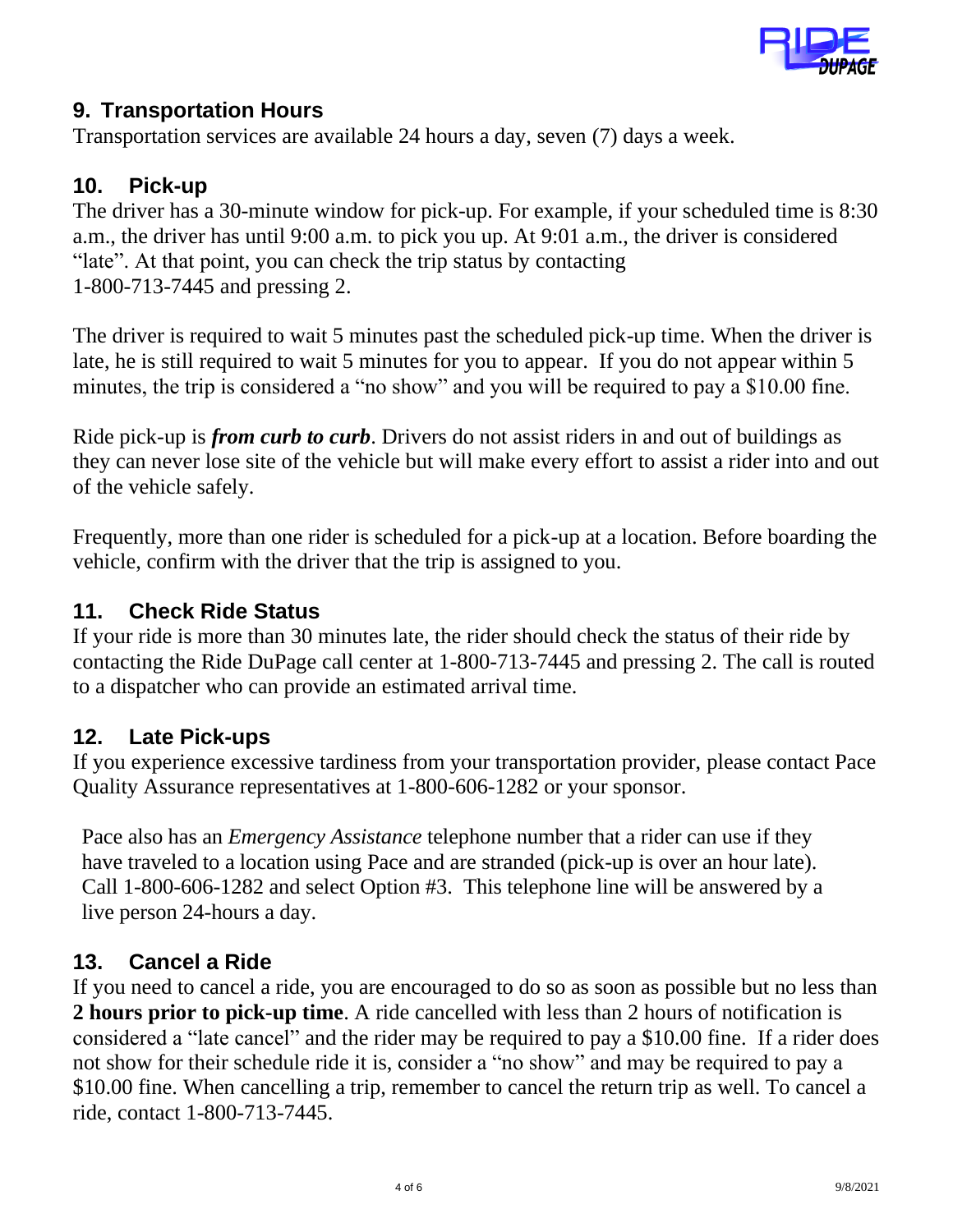

# **14. Apply for Subscription Rides**

If travel is required for two days or more per week to the same location for an extended period, the rider may apply for a "subscription". Subscription rides eliminate the need for contacting the call center to book trips every week. **However, the rider is responsible for the occasional trip adjustment and cancellation.** The same cancellation policy applies to all trips. To apply for subscription rides, contact your sponsor.

## **15. Shared Rides**

To maximize our transportation resources, two or more people may be transported together if origin and/or destination locations are within reasonable distances on a bus or a taxicab.

## **16. Client Feedback/Complaints**

If you have feedback regarding your ride, please contact Pace Quality Assurance representatives at either 1-800-606-1282 or 1-847-228-4208 or sending an email to *[passenger.services@pacebus.com](mailto:passenger.services@pacebus.com)* . You may also contact the County at (630) 407-6500. Be prepared to describe the nature of the incident along with the date and approximate time, with as much detail as possible. Contact us immediately following the incident to get the most accurate report and timely response.

If you have not received a response within 7 days, please call our feedback line at 1-800-606-1282, 1-847-228-4208 or your sponsor to follow up. In rare instances, it may take more than 14 days to respond due to the complicated nature of the issue.

Safety, courtesy, and on-time performance are expected of our transportation providers, and we need to know when these expectations have not been met.

## **17. Contesting a "no show" or a "late cancel"**

If you feel that your trip was incorrectly documented as a "no show" or "late cancel", you may contest the status of your trip by contacting Pace Passenger Services at 1-800-606-1282.

## **18. Title VI Policy**

DuPage County Department of Community Services Ride DuPage Program operates without regard to race, color and national origin in accordance with Title VI of the Civil Rights Act. Any person who believes they have been affected by any discriminatory practice under Title VI may file a complaint with DuPage County by contacting the Director of Community Services, 421 N. County Farm Road, Wheaton, IL 60187 or at csprograms@dupageco.org and request a complaint form.